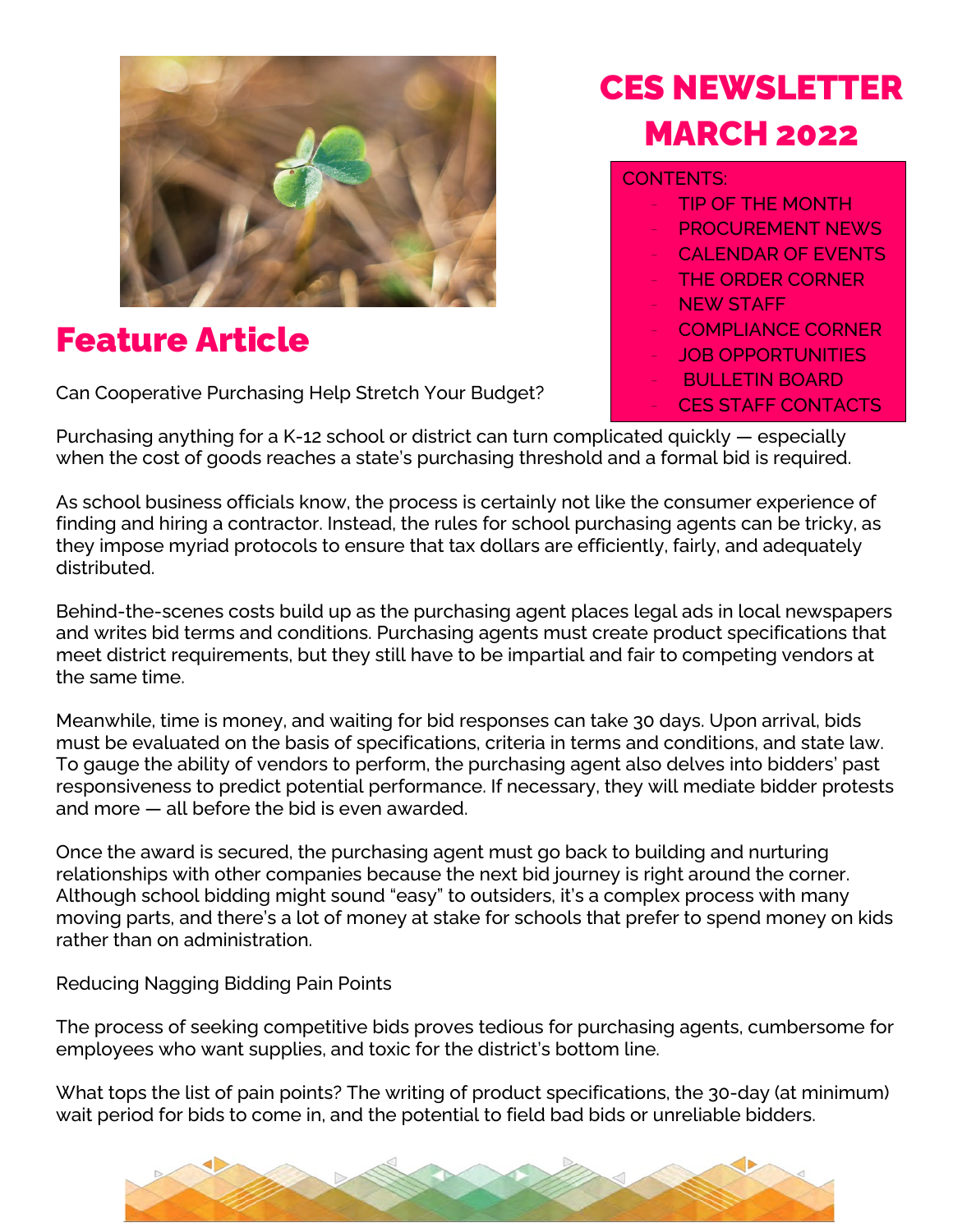It's not unusual for a school district to spend upward of \$5,000 in staff costs and \$500 in advertising when conducting bids. When bids come in, low bidders might not have the "getalong" personalities needed to do the best job for a district. All of this proves frustrating for schools.

So many of those pain points center on the siloed procurement process among schools, which is why many districts tap cooperative purchasing programs for streamlined procurement that is legal, faster, and cheaper. When school districts get together, efficiencies increase for purchasing agents, prime vendors are accessible because buying power increases, and cost goes down for individual districts.

Benefits of Cooperative Purchasing for Schools and School Districts

Just like buying in bulk can provide a huge return on investment, so can working with a cooperative purchasing entity. In general, all ROI can be divided into two buckets: hard and soft savings.

Hard savings are easy to measure because they're direct, like the cost to announce and advertise a bid. Soft savings are a bit harder to define because they're indirect. For example, the time staff members take facilitating their own bids can be labeled a soft cost.

In the soft category, a simple bid can cost as much as \$5,000 in staff time. Large enterpriselevel purchases can cost five times that much. A cooperative purchasing contract removes the paperwork and bureaucracy so that purchasing agents can spend time on more important tasks, like developing strategies and offering needed management consultation.

A Quick Overview of the Cooperative Purchasing Agreement Process

When it comes to the pain points associated with the school bidding process, cooperative purchasing systems like the Association of Educational Purchasing Agencies (the AEPA, for short) can provide instant and long-term relief.

AEPA, as an umbrella organization, uses the leverage of 29 state-level purchasing cooperatives [-including CES-] to aggregate national demand. It centralizes the hardest parts of bidding: the development of specifications, the writing of terms and conditions, the solicitation of bids, and the evaluation of offers.

But the association respects respective state procurement rules and allows each state to make its own award decisions for contracts that have passed through the AEPA's evaluation and recommendation process. Therefore, the state-level cooperatives serve as curated sources for awarded bidders representing a variety of purchasing categories.

By making the bidding and purchasing process less cumbersome, AEPA helps schools and school districts make the most of their financial resources. At the same time, vendors appreciate leveraging the ability to serve educational clients across state lines without having to submit countless bid proposals. Once a vendor has been approved, the vendor's original bidding contracts can be renewed annually for up to four years. That's a clear incentive for the vendor to offer an unbeatable price.

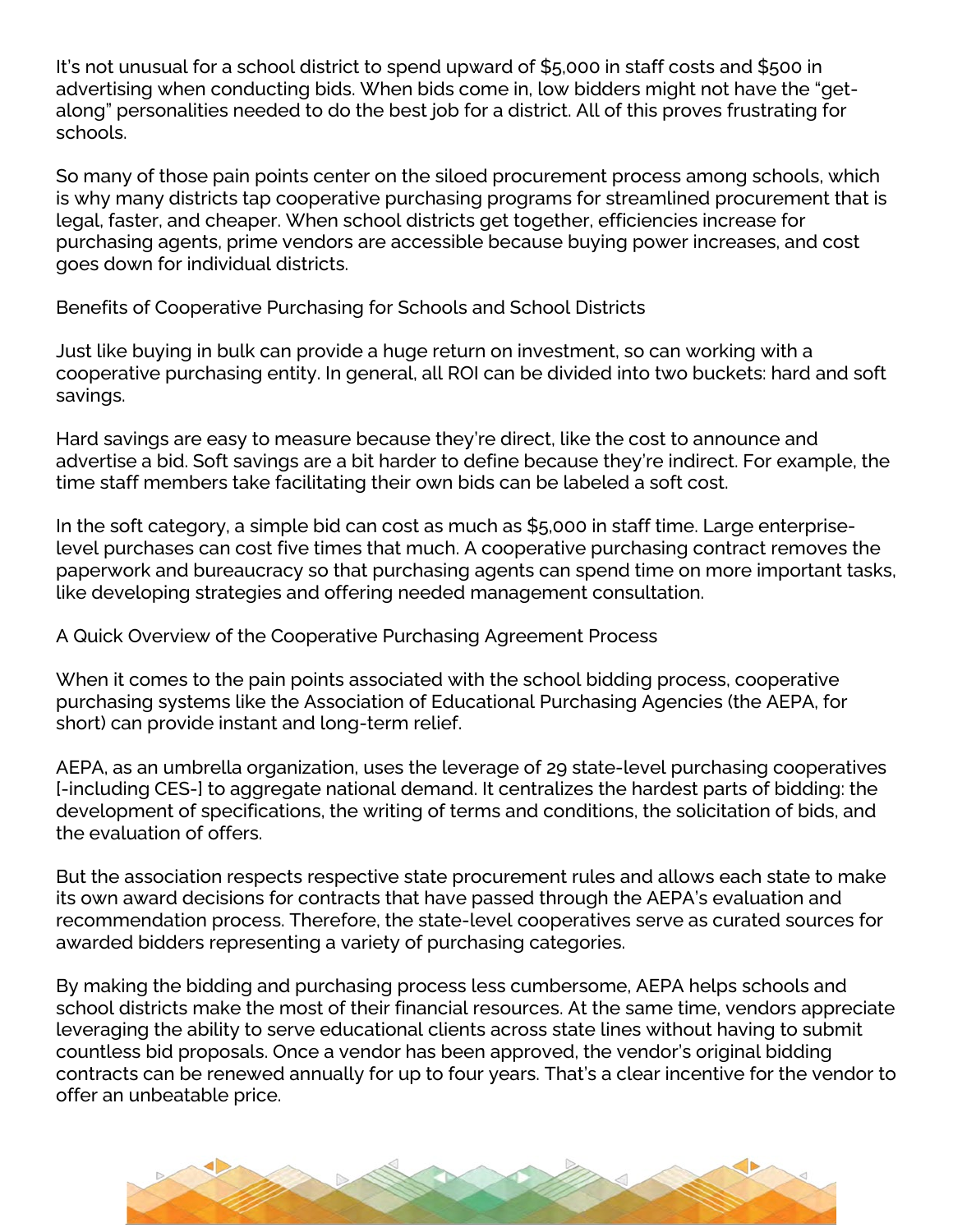How Does AEPA Approach Cooperative Purchasing?

Interested in learning more about how cooperative school district purchasing differs from a traditional procurement strategy? Here's how a generalized AEPA-initialized bidding process works.

First, AEPA assigns an oversight committee made up of K-12 peers to a specific bidding category (such as office supplies, instructional materials, or security solutions). With the assistance of an expert consultant, the oversight committee studies the bidding category and identifies possible vendors.

Then, the oversight committee puts bid terms, conditions, specifications, and evaluation procedures into a bid document. Any category-specific terms are merged into a package with general legal terms and conditions common to all participating agencies. The oversight committee loads the bid solicitation package into an electronic bidding platform, which is then distributed to hundreds — if not thousands — of potential bidders. Concurrently, each of the participating AEPA member agencies places bidding advertisements in newspapers within their jurisdictions to encourage submissions and comply with state laws.

After that, vendor companies submit bids electronically, and a separate bid committee evaluates bidders' paperwork before turning in correctly completed documents to the respective oversight committees. The oversight committees evaluate all bids on specification compliance and price and then submit their results to the full AEPA board. Board members vote to make formal award contract recommendations to the respective state-level agencies.

Next, individual state members consider the AEPA board's recommendations. If they believe the recommended bidders meet their state laws, rules, and regulations, they bring the bids to their local agency boards for a formal contract award. Each state member executes paperwork to implement the contract according to specific procedures. The awarding state agency and vendor work together to promote contract usage within the state.

Awarded vendors and state agencies report sales to AEPA quarterly. Likewise, contracts are reviewed yearly for performance and sales volume. Those that receive positive recommendations by the oversight committee are eligible for a one-year renewal in all AEPA state jurisdictions.

Is Your School District Using AEPA Cooperative Purchasing Contracts?

Through one or more of the 29 member agencies of AEPA, school districts in all 50 states can take advantage of purchasing contracts that have already been bid, evaluated, and awarded.

If you're eager to smooth out the buying and bidding process, peruse AEPA contracts and work with an AEPA member co-op [-CES is the AEPA member in New Mexico-], all of which are local agencies with bidding authority.

Why waste days, weeks, or months? Get projects handled fairly and legally, faster, and more cost-effectively.

By Tammy Hurst, AEPA President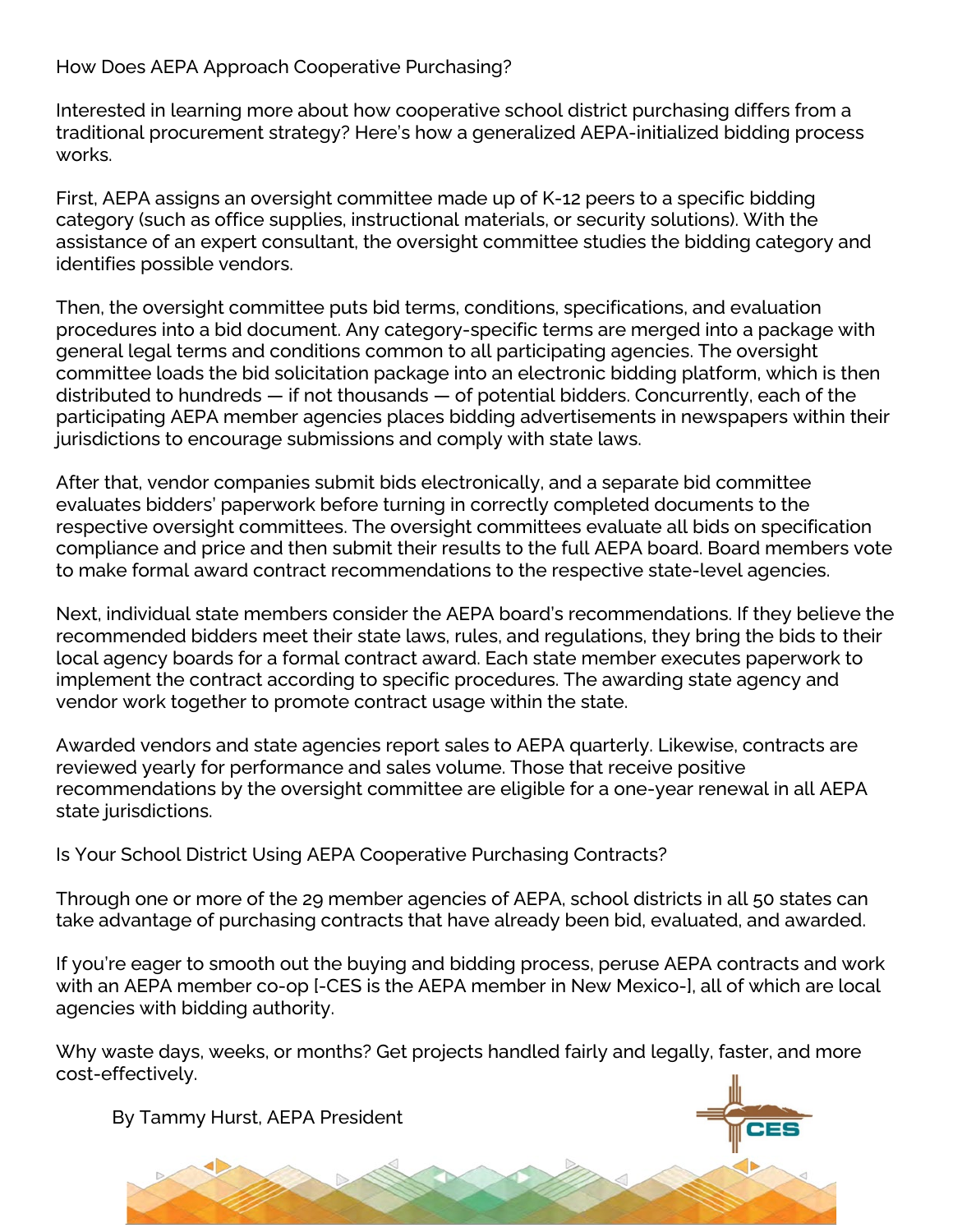## Tip of the Month

Scheduling Meetings

1. Get efficient at scheduling meetings by creating pre-defined time slots for different types of meetings in your calendar. For example, "M-W-F 9AM-10AM 15 mins intro calls; M-W-F 2PM-4PM 30 min follow up mentor meetings, etc."

2. Always propose three to four specific times for a meeting, depending on the type of meeting, and fit it into available time slot.

3. If the person you are trying to connect with is super busy, be flexible, break your blocks and accommodate them.

4. Minimize the number of emails to schedule a meeting. If a person agreed to a meeting, propose specific times immediately. Don't ask them to suggest the times.



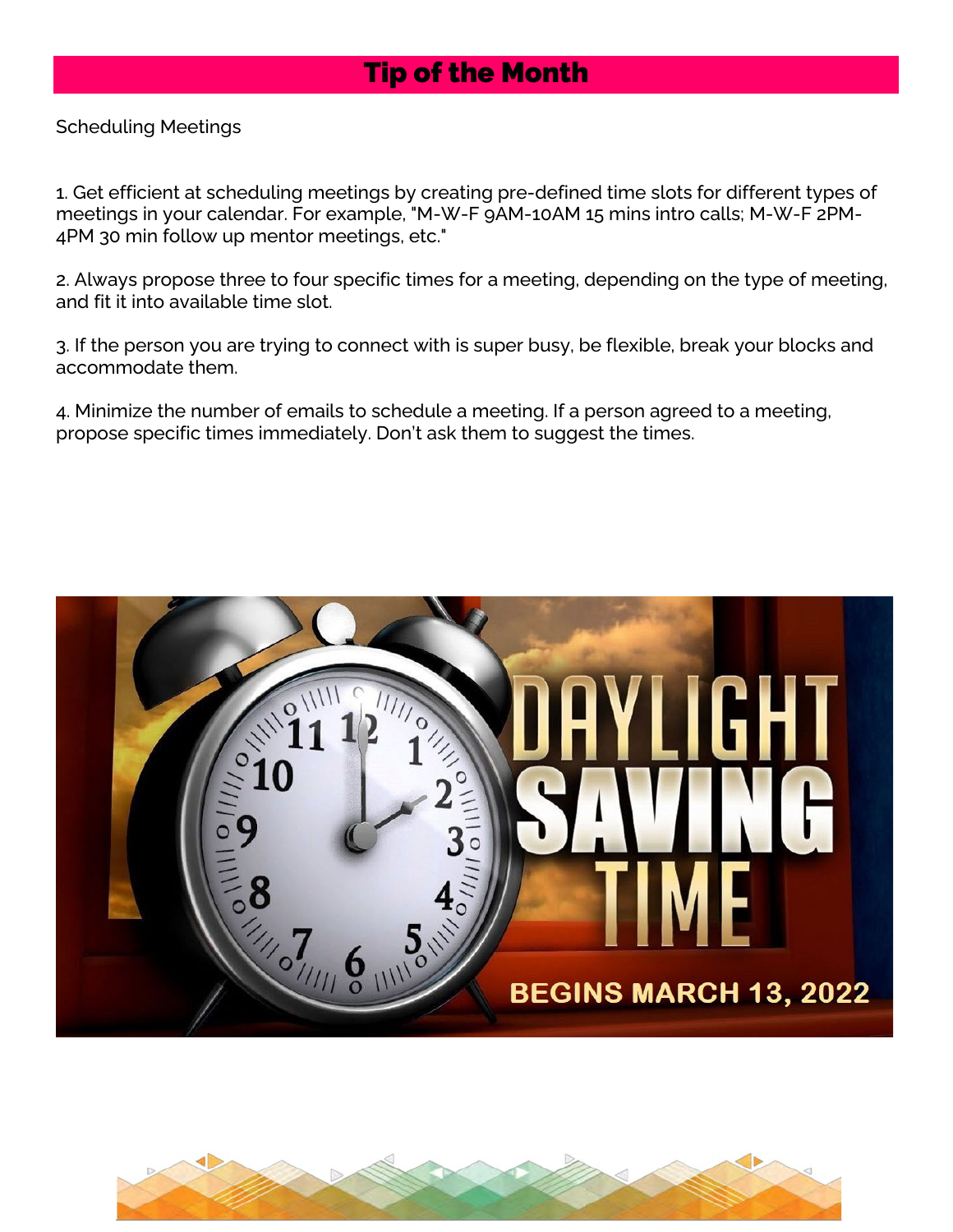## Procurement News

### 1) Contract Expirations:

BSN Sports – GSA Expired 1-17-22

| 2) Contract Renewals: AEPA                                                                                                        |                                                                                                                                                                               |
|-----------------------------------------------------------------------------------------------------------------------------------|-------------------------------------------------------------------------------------------------------------------------------------------------------------------------------|
| 019B: Custodial Supplies & Equipment                                                                                              | Hillyard, Inc                                                                                                                                                                 |
| 019C: Office Supplies                                                                                                             | <b>Quill Corporation</b>                                                                                                                                                      |
| #019-E: School & Instructional Supplies                                                                                           | <b>BLICK Art Materials, LLC</b><br>Pitsco, Inc.<br><b>Quill Corporation</b><br>School Specialty, Inc                                                                          |
| 020-A:<br>Natural and Synthetic Surfaces for Sports<br>Fields, Tracks, Courts, Playground, and<br><b>Landscaping Applications</b> | Act Global Americas Inc.<br><b>Astro Turf Field Turf</b><br><b>Hellas Construction Shaw SportsTurf Shaw</b><br>Industries Sprinturf, LLC<br>Robert Cohen-Sports Surfaces Dist |
| #020-C:<br>Digital Resources & Inst. Materials                                                                                    | Bio Company Inc.<br>Imagination Station, DBA Istation Complete<br>Book and Media Supply Inc.<br><b>Mackin Educational Resources</b>                                           |
| #020-D Facility Management Solutions                                                                                              | <b>Dude Solutions</b>                                                                                                                                                         |
| #020-E Lawn & Grounds & Equipment                                                                                                 | <b>Bobcat Company</b><br>Husqvarna Professional Products, Inc.                                                                                                                |
| #020-F Digital Display Solutions                                                                                                  | Daktronics, Inc.                                                                                                                                                              |
| #021-A Athletic Field Lighting                                                                                                    | <b>Hellas Construction</b>                                                                                                                                                    |
| #021-B Hardwood & Synthetic Flooring                                                                                              | Robert Cohen - Sport Surfaces                                                                                                                                                 |
| #021-C# Digital Multi-Function Devices,<br><b>Printers, and Services</b>                                                          | Kyocera Document Solutions America, Inc<br>Konica Minolta Business Solutions, Inc.                                                                                            |
| #021-D Roofing and Building Envelope<br><b>Services</b>                                                                           | Weatherproofing Technologies (Tremco)                                                                                                                                         |
| #021-G Security Solutions                                                                                                         | Capitol Electronics Inc. 34ED, LLC dba<br><b>CENTEGIX</b><br>DLD Technologies Corporation, dba<br>Deledao                                                                     |

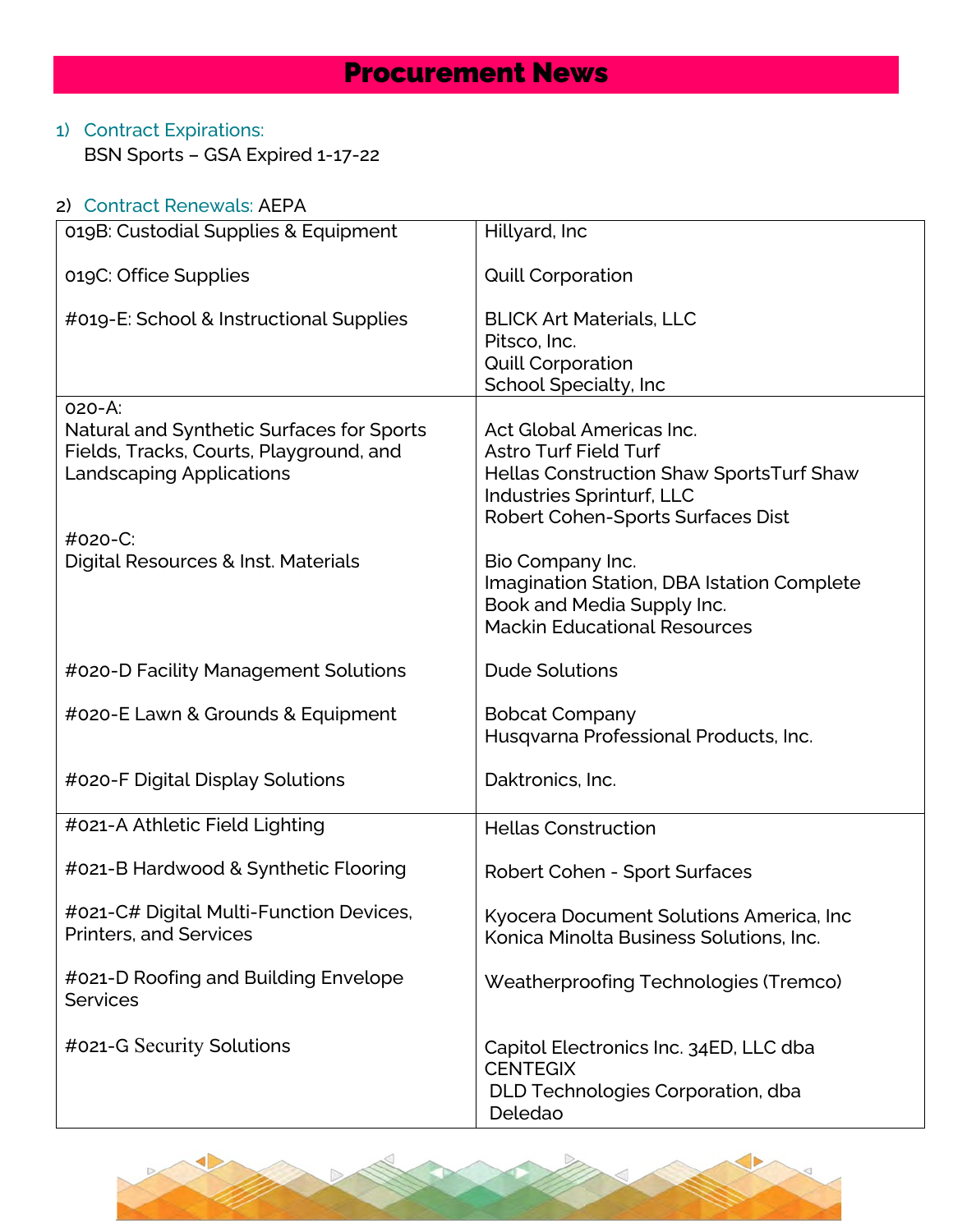#### 3) Acquisitions:

Integrated Control Systems sold to Automated Logistics/Carrier Corporation. Watch for Bluebook change as documents are received or contract canceled.

#### 4) Terminations: None

#### 5) New Contract Awards:

#### 6) Current & Upcoming Solicitations

| RFP#                               | <b>RFP Description</b>                                                          | <b>Release</b> | <b>Due</b> | <b>Awards</b> |
|------------------------------------|---------------------------------------------------------------------------------|----------------|------------|---------------|
| 2022-05<br><b>New Category</b>     | <b>Apple Branded Devices and Related</b><br><b>Products and Services</b>        | 01/24/22       | 02/21/22   | 02/28/22      |
| $2022 - 06$<br><b>New Category</b> | <b>Vehicle Electric Charging Stations</b><br>Equipment, Installation, and Parts | 01/24/22       | 02/21/22   | 02/28/22      |
| 2022-07<br><b>New Category</b>     | Automotive Parts, Lubricants, Supplies,<br><b>Equipment and Related</b>         | 01/24/22       | 02/21/22   | 02/28/22      |
| 2022-09                            | Fuel - Gasoline, E85, Diesel, Biodiesel, and<br>Related                         | 03/28/22       | 04/22/22   | 05/03/22      |
| 2022-10                            | Heavy Equipment, Parts, Accessories,<br><b>Leasing and Related</b>              | 03/28/22       | 04/22/22   | 05/03/22      |
| 2022-11                            | Material Handling Equipment, Parts,<br>Accessories, Leasing and Related         | 03/28/22       | 04/22/22   | 05/03/22      |



**March 20, 2022** 

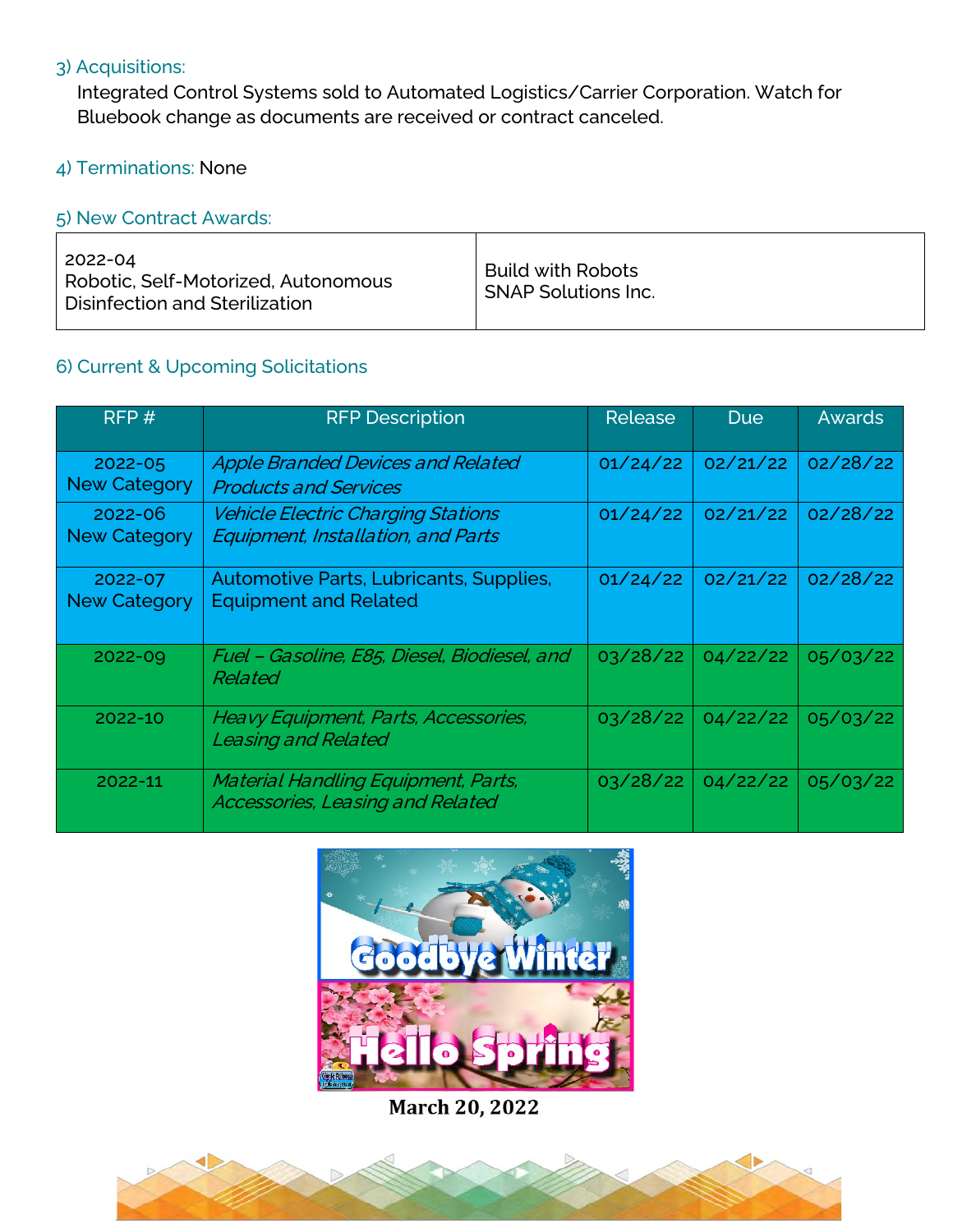## Calendar of Events

- 3/2 Read Across America Day
- 3/2 PED NMACTE Monthly Social
- 3/8 PED EDGAR Training
- 3/9 Governor's Deadline for Legislative Bill Signing
- 3/9-10 PED AP Spring Workshops
- 3/13 Daylight Savings Time Begins
- 3/15 PED CTE Application Portal Opens
- 3/15 NMSBA Spring Region V Meeting Tucumcari
- 3/16 NMSBA Spring Region II Meeting Pecos
- 3/17 Saint Patrick's Day
- 3/20 Spring Equinox
- 3/22 NMSBA Spring Region VIII Meeting Virtual
- 3/28 NMSBA Spring Region VI Meeting Jal
- 3/29 National Vietnam War Veterans Day
- 3/31 César Chávez Day

| MARCH 2022 |                |            |                |            |                |            |  |
|------------|----------------|------------|----------------|------------|----------------|------------|--|
| <b>SUN</b> | <b>MON</b>     | <b>TUE</b> | <b>WED</b>     | <b>THU</b> | FRI            | <b>SAT</b> |  |
|            |                | 1          | $\overline{2}$ | 3          | $\overline{4}$ | 5          |  |
| 6          | $\overline{7}$ | 8          | $\Theta$       | 10         | 11             | 12         |  |
| 13         | 14             | 15         | 16             | 17         | 18             | 19         |  |
| 20         | 21             | 22         | 23             | 24         | 25             | 26         |  |
| 27         | 28             | 29         | 30             | 31         |                |            |  |

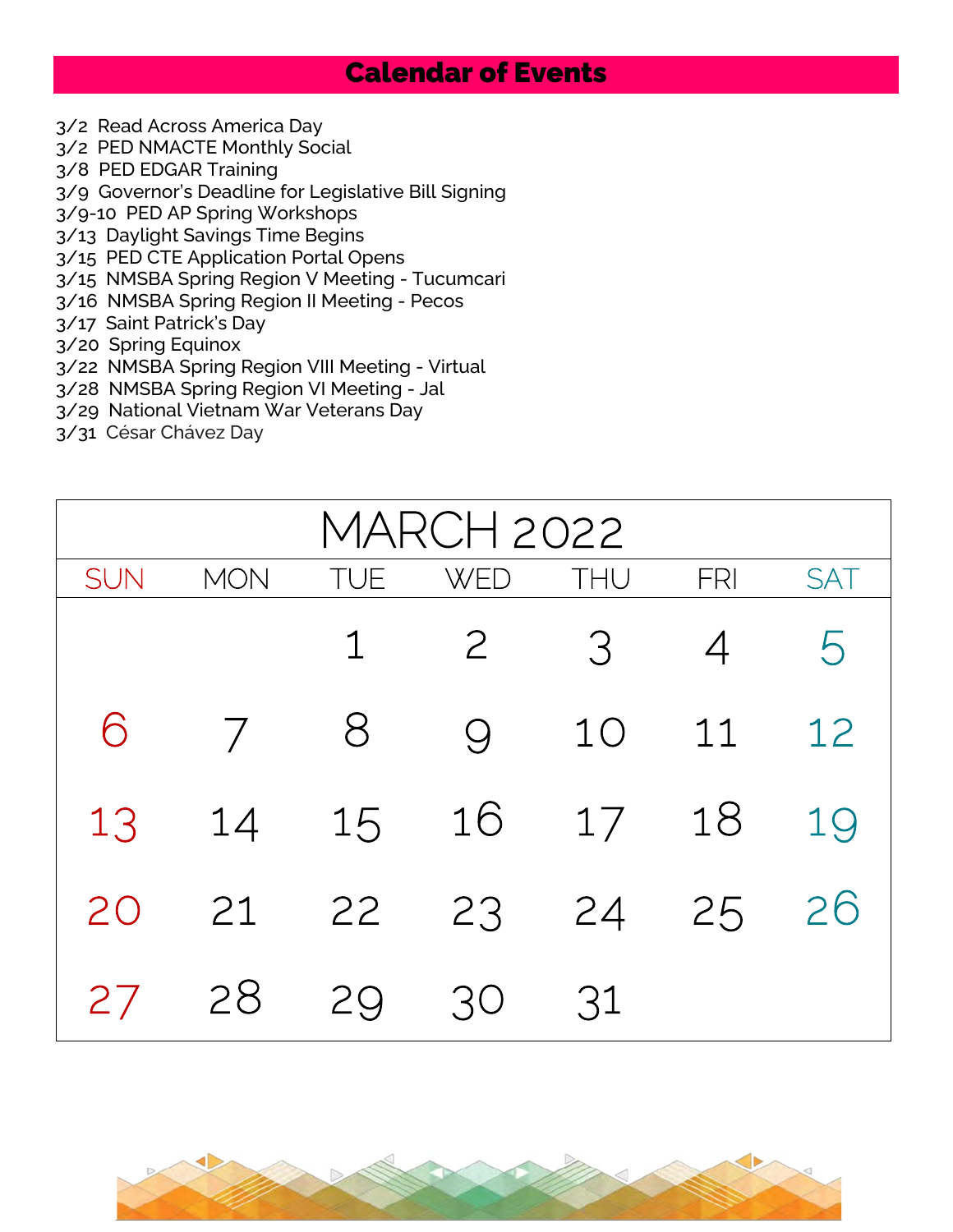## The Order Corner

This information is being shared for a second consecutive month because so many members are encountering these errors repeatedly.

When accessing the Bluebook online, there are a couple of things you can do to make your experience go more smoothly:

1. Setting a bookmark for the actual Bluebook Page introduces errors into the login process.

INSTEAD: Go to the CES homepage [\(www.ces.org\)](http://www.ces.org/) and set your bookmark. Then anytime you need to access the Bluebook, begin at the CES homepage and select the 'Bluebook' link in the upper right corner.

2. Logging out then back in within a tab that has been in use through two or more logins often introduces errors into the login process.

INSTEAD: Always begin your login process by opening a new tab or window in your browser, and go from there.

## New Staff



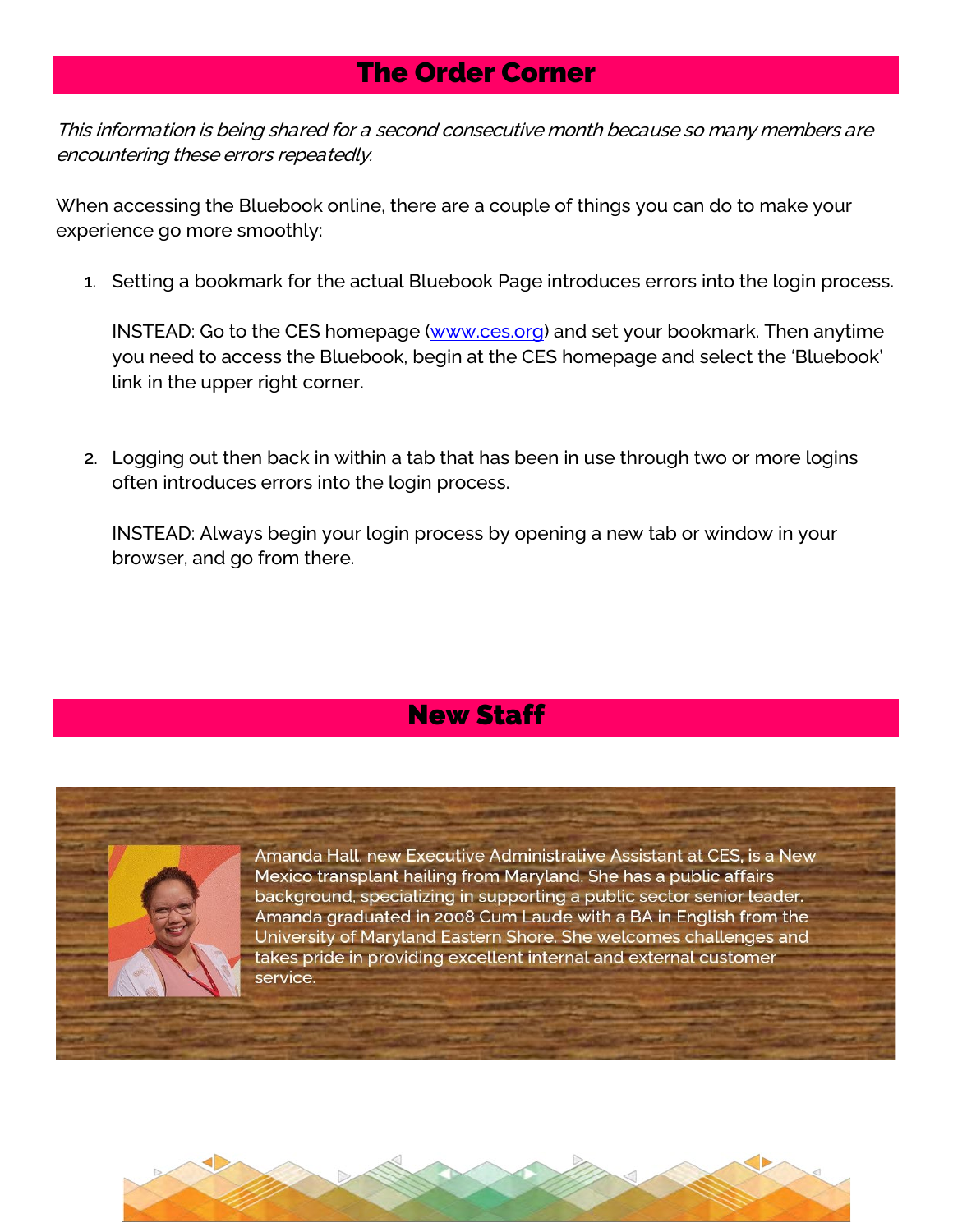## Compliance Corner

#### Cindy Soo Hoo, TAP Consultant

#### Do You Have the Required Members Present at the IEP Meeting?

The Individuals with Disabilities Education Act (IDEA) specifies the required members of an Individualized Education Program (IEP) meeting. In terms of school personnel, they include:

1) Not less than one regular education teacher of the child (if the child is, or may be, participating in the regular education environment);

2) Not less than one special education teacher of the child or, where appropriate, one special education provider of the child;

3) A representative of the public agency who:

a) is qualified to provide or supervise the provision of specially designed instruction to meet the unique needs of children with disabilities;

b) is knowledgeable about the general education curriculum; and

c) is knowledgeable about the availability of resources of the public agency; and

4) An individual who can interpret the instructional implications of evaluations results.

#### 34 CFR §300.321

·

- The person referenced above who is able to interpret the instructional implications of the evaluation results could be any one of the preceding required members or any other person who may be invited to the meeting by the parent or the public agency. This might include an evaluator who conducted the educational evaluation or some other person with knowledge about the child or the evaluation of the child.
- There may be times when a required member of the IEP Team is unable to attend. If so, there are specific provisions that must be followed. Those provisions will be discussed in a later segment so you can ensure you are following the regulations under the IDEA.
- Districts do not have a legal obligation under the IDEA to include related service providers as members of the IEP Team; however, it is important to invite them as they have pertinent information as to how the student is progressing toward the goals specified in the IEP. At the very least, the related service provider should provide information and input that contribute to the development of the IEP.
- A speech and language pathologist is not considered a related service provider if the student is receiving speech and language services as their sole service. In this case, the speech and language pathologist would fit the definition of a special education provider as delineated in number two above.
- It is important to note that while related service providers are not required members of an IEP Team under the IDEA, you should check to see if your individual district has made a requirement regarding their attendance.
- As always, for legal guidance on any issue involving special education, please contact the appropriate person for your district.

Should you have any questions about this topic or any other topic involving special education, I invite you to contact either Loretta Garcia, TAP Coordinator, at lgarcia@ces.org or Lianne Pierce, Director of Ancillary Services, at lianne@ces.org respectively.

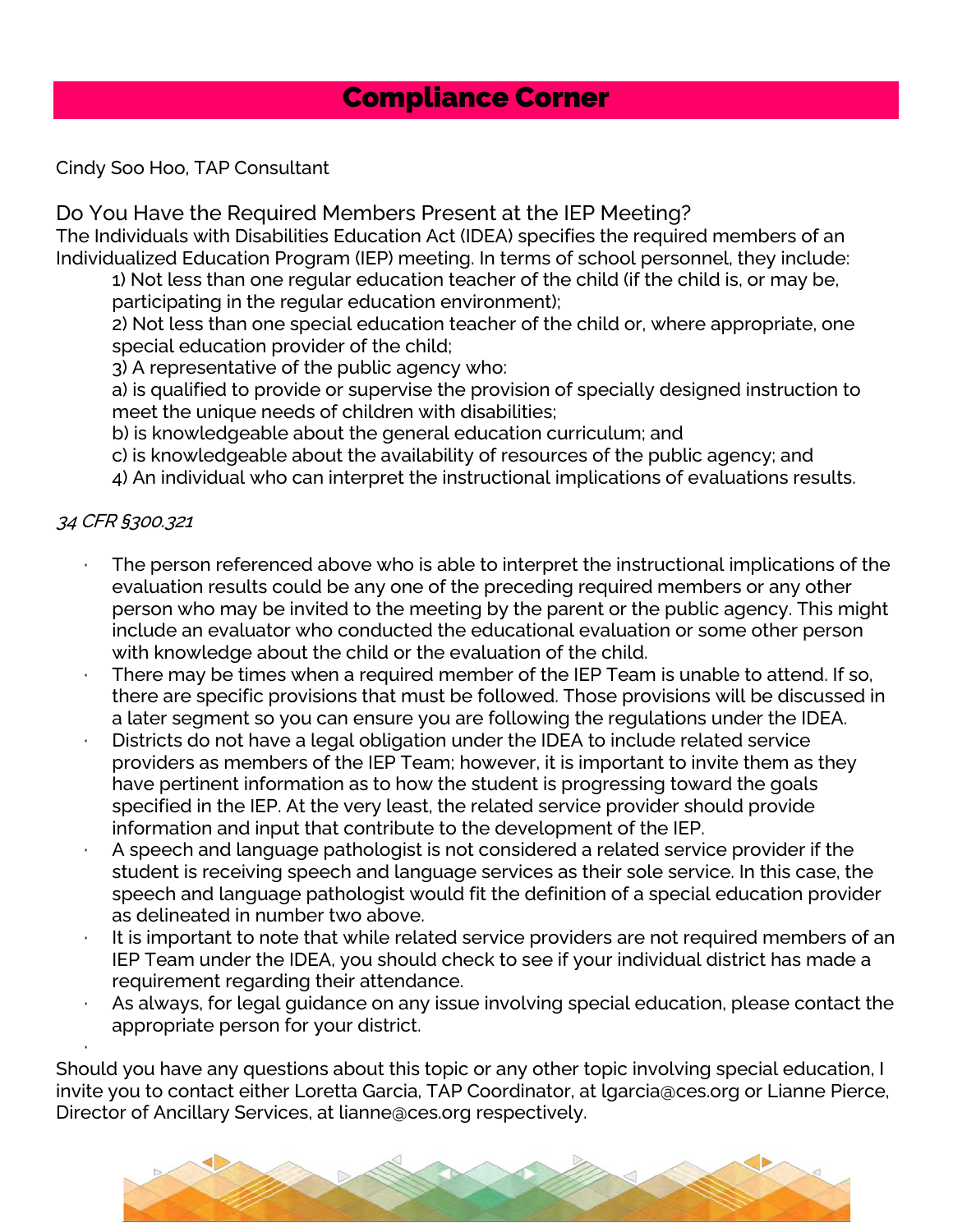## Job Opportunities at CES

Ancillary Opportunities at CES

Adaptive Physical Educator – Region 4 Adaptive Physical Educator/ RT – none currently Audiologist – Regions 1, 2 Certified Occupational Therapist Assistant – Region 4 Certified Orientation Mobility Specialist – Regions 2, 4 Certified Orientation Mobility Specialist/tyi – Regions 1, 2 Educational Diagnostician – Regions 4, 8 Occupational Therapist – Regions 2, 4, 8 Physical Therapist – Regions 2, 3, 4 Physical Therapist w/Doctorate – none currently Psychiatrist – Regions 3, 4 Registered Nurse – Regions 1, 2, 4, 8 Rehabilitation Counselor – Region 2 Recreational Therapist – Region 4 School Psychologist – Regions 1, 2, 3, 4, 6, 7 Social Worker – Regions 2, 3, 4 Speech/Language Pathologist – Regions 1, 2, 4, 7 Teacher for the Visually-Impaired – Region 4

Other Opportunities at CES

Professional Services Staff positions (e.g.s., consultants, interims)

## Bulletin Board



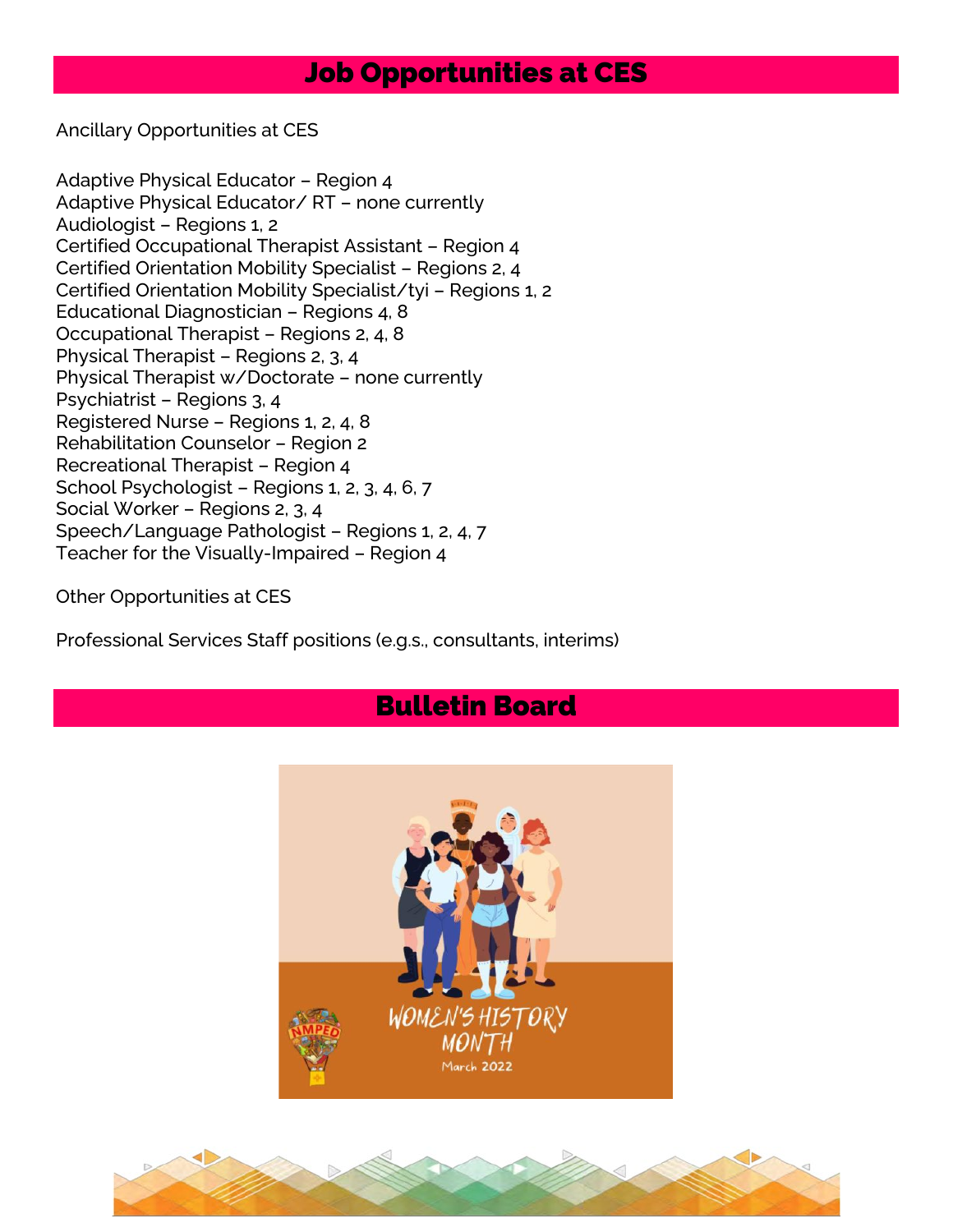# **FEBRUARY LEAP TEACHER OF THE MONTH<br>LEAP PILLAR - LEADERSHIP**

# **John Markley**





During John Markley's 33 year Naval career, he learned that being a good leader means being a good team member. As a team member, John ensures that his fellow LEAP candidates have as much support as he can provide and is constantly providing positive words of encouragement. He is awed and amazed by their ability, and their success is inspiring to all. Observing them, as their careers begin, John realizes that the future of teaching is in great hands. Recently John was awarded an innovative teaching grant, with the overall effort to install a 3D holographic fan inside his classroom. Innovative teaching is the hallmark of LEAP, and with the variety of backgrounds that we all come from it is important to bring our knowledge and experiences into the classroom with an effort to evolve education competing with the evolution of our students. Inside the classroom John thinks of his students as part of his team. Most of his students have overcome herculean obstacles created by COVID, but their continued positive attitude and persistence is motivational to observe. In Naval Aviation, after every event John's team would "debrief" the event. John finds that during LEAP events this approach continues to work, and when placed in a breakout room during professional learning sessions it is a unique opportunity to communicate with other educators and learn what works, and what doesn't. Las Cruces Public Schools is blessed to have John on their team!



## **Spring Budget Workshop**

**2022 Spring Budget Workshop** 

When: April 6 - 8, 2022

Where: Hotel Albuquerque at Old Town 800 Rio Grande Blvd NW, Albuquerque, NM 87104